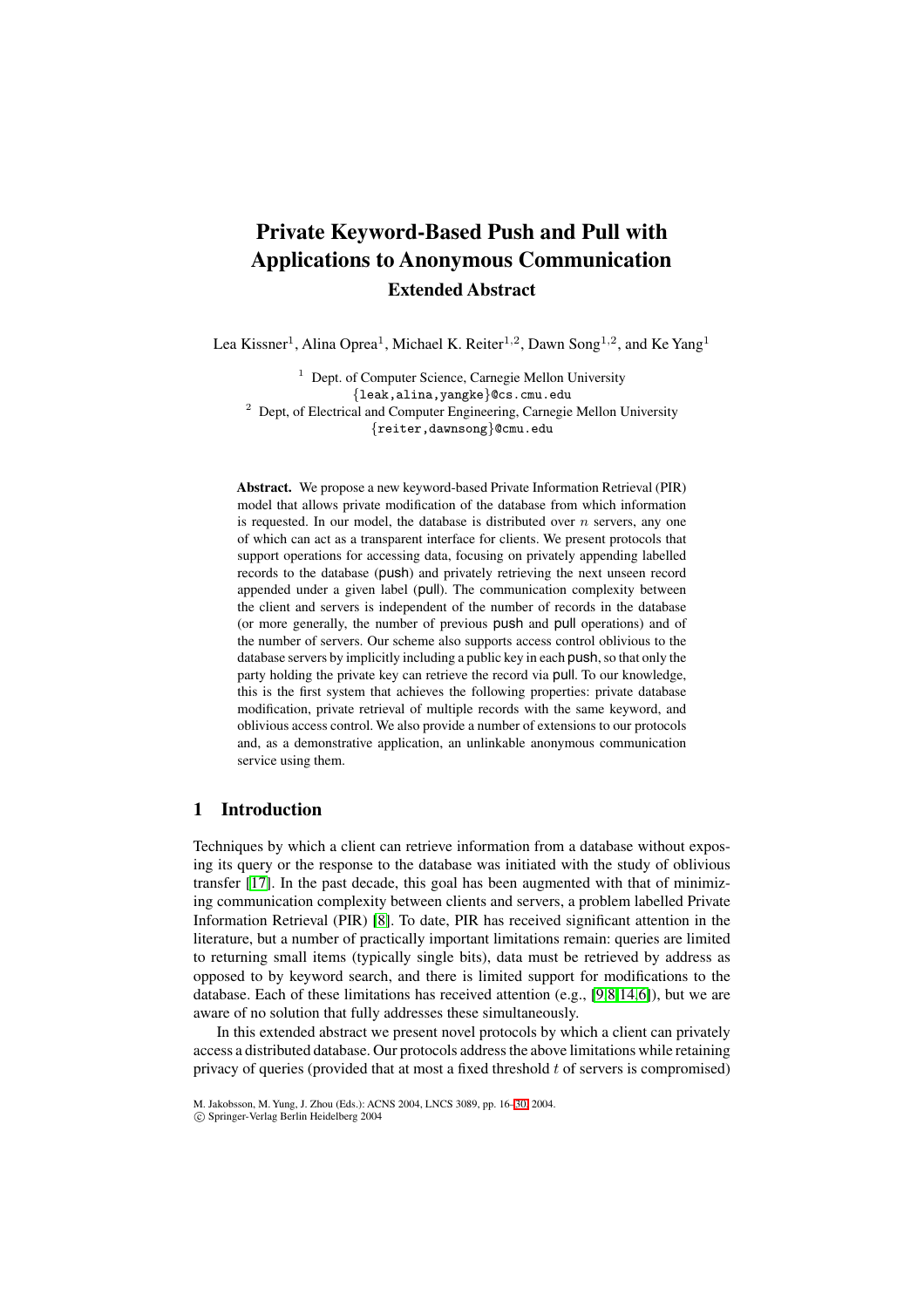and while improving client-server communication efficiency over PIR solutions at the cost of server-server communication. Specifically, the operations we highlight here include:

- **–** push In order to insert a new record into the database, the client performs a push operation that takes a label, the record data, and a public key as arguments.
- **–** pull To retrieve a record, a client performs a pull operation with a label and a private key as arguments. The response to a pull indicates the number of records previously pushed with that label and a corresponding public key, and if any, returns the first such record that was not previously returned in a pull (or no record if they all were previously returned).

Intuitively, the pull operation functions as a type of "dequeue" operation or list iterator: each successive pull with the same label and private key will return a new record pushed with that label and corresponding public key, until these records are exhausted. We emphasize that the above operations are private, and thus we call this paradigm Private Push and Pull  $(P^3)$ .

As an example application of these protocols, suppose we would like to construct a private bulletin board application. In this scenario, clients can deposit messages which are retrieved asynchronously by other clients. An important requirement is that the communication between senders and receivers remains hidden to the database servers, a property called *unlinkability*. Clients encrypt messages for privacy, and label them with a keyword, the mailbox address of the recipient. If multiple clients send messages to the same recipient, there exist multiple records in the database with the same keyword. We would like to provide the receiver with a mechansim to retrieve some or all the messages from his mailbox. Thus, the system should allow insertion and retrieval of multiple records with the same keyword.Another desirable property would be to provide *oblivious access control*, such that a receiver can retrieve from its mailbox only if he knows a certain private key. In addition, the database enforces the access control obliviously, i.e., the servers do not know the identity of the intended recipient. All these properties are achieved by our  $P<sup>3</sup>$  protocols and the construction of such a private bulletin board is an immediate application of these protocols.

Our protocols have additional properties. Labels in the database, arguments to push and pull requests, and responses to pull requests are computationally hidden from up to  $t$ maliciously corrupted servers and any number of corrupted clients. The communication complexity incurred by the client during a push or pull operation is independent of both the number of servers and the number of records in the database, and requires only a constant number of ciphertexts. While communication complexity between the servers is linearly dependent on both the number of servers and the number of records in the database, we believe that this tradeoff—i.e., minimizing client-server communication at the cost of server-server communication—is justified in scenarios involving bandwidthlimited or geographically distant clients.

Beyond our basic push and pull protocols, we will additionally provide a number of enhancements to our framework, such as: a peek protocol that, given a label and private key, privately retrieves the  $i$ -th record pushed with that label and corresponding public key; a modification to pull to permit the retrieval of arbitrary-length records; and the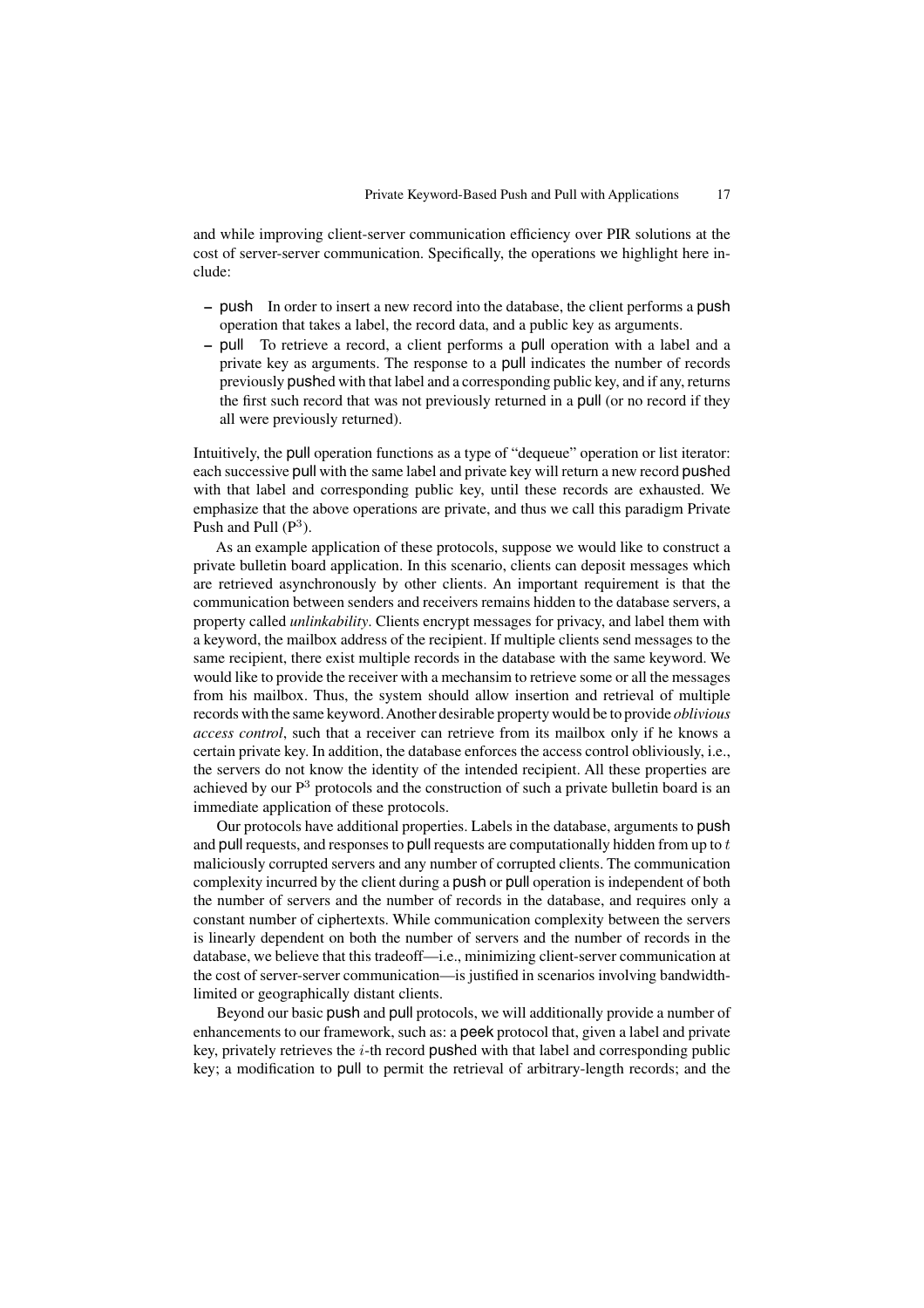ability to perform a pull based not only on identical label matching, but based on any predicate on labels (with additional cost in server-server communication complexity).

We define security of the P<sup>3</sup> protocols in the malicious and honest-but-curious adversary models. The definition of security that we employ is very similar to the definition of secure multi-party computation [\[11\]](#page-14-0). Proofs that  $P<sup>3</sup>$  satisfies the definition of security in the malicious adversary model will be given in the full version of the paper. We also propose a more efficient  $P<sup>3</sup>$  protocol that is secure in the honest-but-curious model. We thus achieve a tradeoff between the level of security guaranteed by our protocols and their computational complexity.

To summarize, the contributions of our paper are:

- **–** The definition of a new keyword-based Private Information Retrieval model Our model extends previous work on PIR in several ways. Firstly, we enable private modification of the database, where the database servers do not learn the modified content. Secondly, we allow retrieval of a subset or all records matching a given keyword. And, finally, we provide *oblivious access control*, such that only the intended recipients can retrieve messages and the servers do not know the identity of message recipients.
- **–** The construction of secure and efficient protocols in this model We design  $P<sup>3</sup>$  protocols, that achieve a constant communication complexity (in number of ciphertexts) between the clients and the servers and that are provably secure in the malicious adversary model.
- **–** The design of an unlinkable [\[16\]](#page-14-0) anonymous messaging service using the new proposed protocols

The anonymous messaging service we design is analogous to a bulletin board, where clients deposit messages for other clients, to retrieve them at their convenience. The security properties of the  $P<sup>3</sup>$  protocols provide the system with unlinkability.

## **2 Related Work**

As already mentioned, our  $P<sup>3</sup>$  primitive is related to other protocols for hiding what a client retrieves from a database. In this section we differentiate  $P<sup>3</sup>$  from these other protocols.

Private information retrieval (PIR) [\[9,8,3\]](#page-14-0) enables a client holding an index  $i, 1 \leq i \leq$  $d$ , to retrieve data item i from a  $d$ -item database without revealing i to the database. This can be trivially achieved by sending the entire database to the client, so PIR mandates sublinear (and ideally polylogarithmic) communication complexity as a function of d. Our approach relaxes this requirement for server-to-server communication (which is not typically employed in PIR solutions), and retains this requirement for communication with clients; our approach ensures client communication complexity that is *independent* of d. In addition, classic PIR does not address database changes and does not support labelled data on which clients can search.

Support for modifying the database was introduced in *private information storage* [\[14\]](#page-14-0). This supports both reads and writes, without revealing the address read or written. However, it requires the client to know the address it wants to read or write. P<sup>3</sup>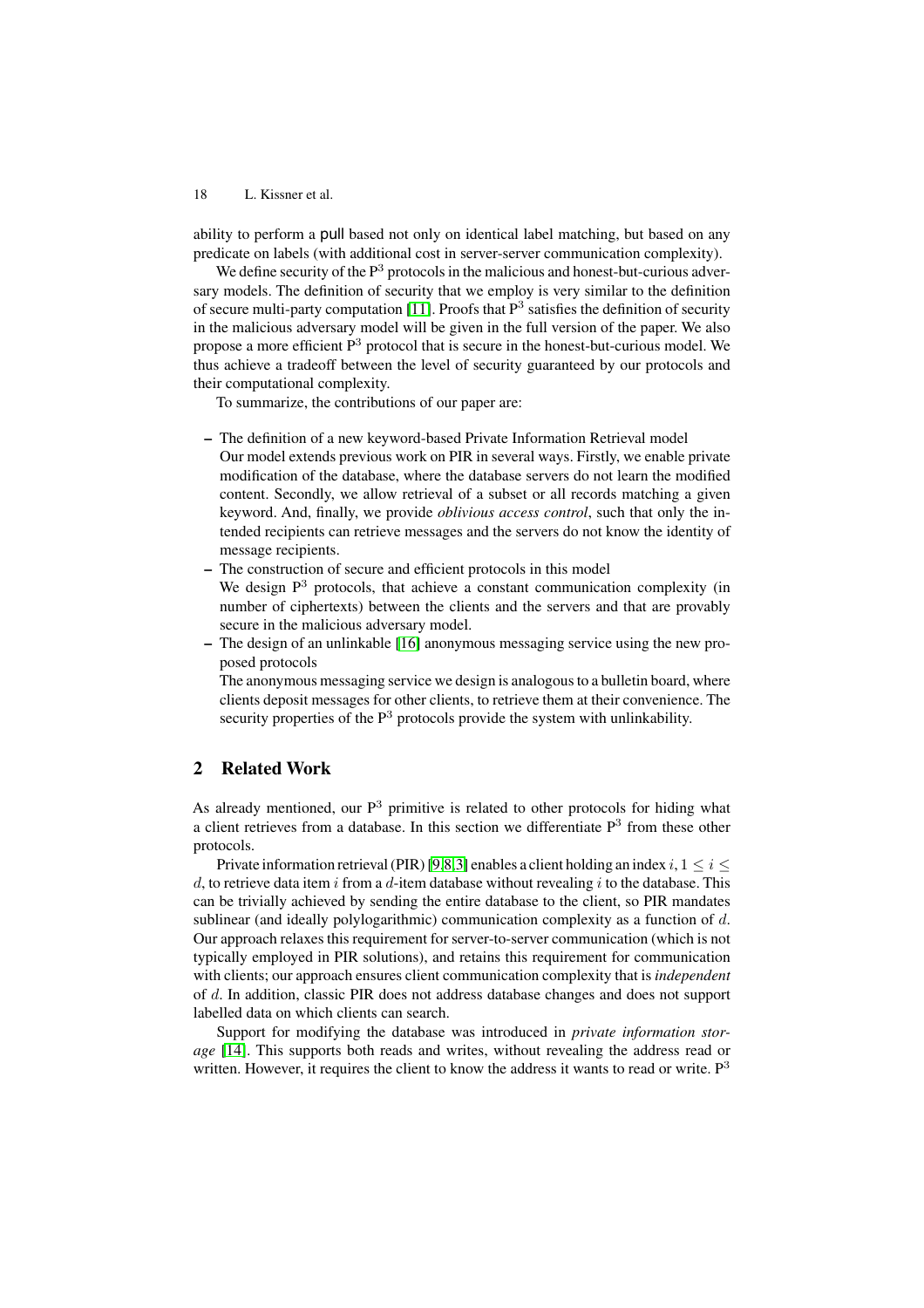eliminates the need for a client to know the address to read from, by allowing retrieval of data as selected by a predicate on labels.  $P<sup>3</sup>$  does not allow overwriting of values, but allows clients to retrieve all records matching a given query.

The problem of determining whether a keyword is present in a database without revealing the keyword (and again with communication sublinear in d) is addressed in [\[6\]](#page-14-0). The P<sup>3</sup> framework permits richer searches on keywords beyond identical matching with commensurate additional expense in server complexity —though  $P<sup>3</sup>$  using identical keyword matching is a particularly efficient example. Another significant difference is that  $P<sup>3</sup>$  returns the data associated with the selected label, rather than merely testing for the existence of a label.

Also related to  $P<sup>3</sup>$  is work on *oblivious keyword search* [\[13\]](#page-14-0), which enables a client to retrieve data for which the label identically matches a keyword. Like work on oblivious transfer that preceded it, this problem introduces the security requirement that the client learn nothing about the database other than the record retrieved. It also imposes weaker constraints on communication complexity. Specifically, communication complexity between a client and servers is permitted to be linear in d.

## **3 Preliminaries**

A public-key cryptosystem is a triplet of probabilistic algorithms  $(G, E, D)$  running in expected polynomial time.  $G(1\frac{\kappa}{f\epsilon})$  is a probabilistic algorithm that outputs a pair of keys ( $pk, sk$ ), given as input a security parameter  $\kappa_{\mathcal{TE}}$ . Encryption, denoted as  $E_{pk}(m)$ , is a probabilistic algorithm that outputs a ciphertext  $c$  for a given plaintext  $m$ . The deterministic algorithm for decryption, denoted as  $D_{sk}(c)$ , outputs a decryption m of c. Correctness requires that for any message  $m, D_{sk}(E_{pk}(m)) = m$ .

The cryptosystems used in our protocols require some of the following properties:

- **–** message indistinguishability under chosen plaintext attack (IND-CPA security) [\[12\]](#page-14-0): an adversary is given a public key  $pk$ , and chooses two messages  $m_0, m_1$  from the plaintext space of the encryption scheme. These are given as input to a test oracle. The test oracle chooses  $b \leftarrow_R \{0, 1\}$  and gives the adversary  $E_{nk}(m_b)$ . The adversary must not be able to guess b with probability more than negligibly different from  $\frac{1}{2}$ .
- **–** (t, n) threshold decryption: a probabilistic polynomial-time (PPT) share-generation algorithm S, given  $pk, sk, t, n$ , outputs private shares  $sk_1, \ldots, sk_n$  such that parties who possess at least  $t + 1$  shares and a ciphertext c can interact to compute  $D_{sk}(c)$ . Specifically we require  $(n - 1, n)$  threshold decryption, where the private shares are additive over the integers, such that  $sk = \sum_{i=1}^{n} sk_i$ .
- **–** threshold IND-CPA security [\[10\]](#page-14-0): the definition for threshold IND-CPA security is the same as for normal IND-CPA security, with minor changes. Firstly, the adversary is allowed to choose up to  $t$  servers to corrupt, and observes all of their secret information, as well as controlling their behaviour. Secondly, the adversary has access to a partial decryption oracle, which takes a message  $m$  and outputs all  $n$ shares (constructed just as decryption proceeds) of the decryption of an encryption of m.
- **–** partial homomorphism: there must be PPT algorithms +<sub>pk</sub>, −<sub>pk</sub>, ·<sub>pk</sub> for addition and subtraction of ciphertexts, and for the multiplication of a known constant by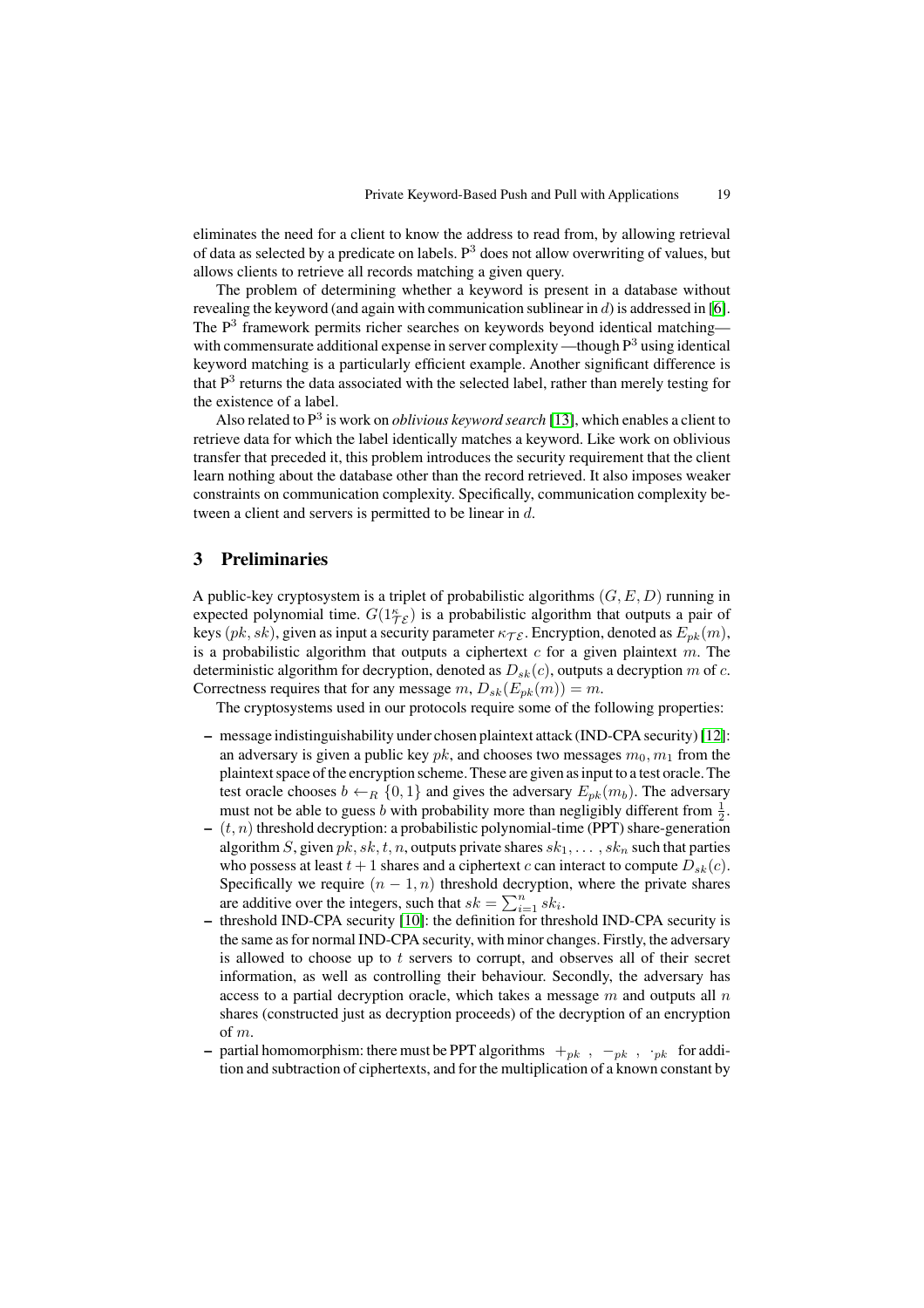a ciphertext such that for all  $a, b$ , in the plaintext domain of the encryption scheme,  $c \in Z$ , such that the result of the desired operation is also in the plaintext domain of the encryption scheme:

$$
D_{sk}(E_{pk}(a) +_{pk} E_{pk}(b)) = a + b
$$
  
\n
$$
D_{sk}(E_{pk}(a) -_{pk} E_{pk}(b)) = a - b
$$
  
\n
$$
D_{sk}(c \cdot_{pk} E_{pk}(a)) = ca
$$

- blinding: there must be a PPT algorithm  $\text{Blind}_{pk}$  which, given a ciphertext c which encrypts message  $m$ , produces an encryption of  $m$ , pulled from a distribution which is uniform over all possible encryptions of  $m$ .
- **–** indistinguishability of ciphertexts under different keys (key privacy) [\[1\]](#page-13-0): the adversary is given two different public keys  $pk_0$ ,  $pk_1$  and it chooses a message from the plaintext range of the encryption scheme considered. Given an encryption of the message under one of the two keys, chosen at random, the adversary is not able to distinguish which key was used for encryption with probability non-negligibly higher than  $\frac{1}{2}$ .

## **3.1 Notation**

- **–** a||b denotes the concatenation of a and b;
- $\mathbf{I} x \leftarrow D$  denotes that x is sampled from the distribution D;
- $\bar{x}$  denotes an encryption of x under an encryption scheme, that can be inferred from the context;
- $\mathcal{E} = (G, E, D)$ , an IND-CPA secure, partially homomorphic encryption scheme, for which we can construct proofs of plaintext knowledge and blind ciphertexts. For the construction in Sec. [5,](#page-12-0) we also require the key privacy property. The security parameter for  $\mathcal E$  is denoted as  $\kappa_{\mathcal E}$ .
- $\mathcal{TE} = (G^h, E^h, \text{threshold}^h)$ , a threshold decryption scheme, which is threshold IND-CPA secure. threshDecrypt is a distributed algorithm, in which each party uses its share of the secret key to compute a share of the decryption. In addition, it should have the partial homomorphic property and we should be able to construct proofs of plaintext knowledge. The security parameter for  $\mathcal{TE}$  is denoted as  $\kappa_{\mathcal{TE}}$ .
- $M_{pk}^{\varepsilon}$  denotes the plaintext space of the encryption scheme  $\varepsilon$  for public key pk.
- **–**  $\Pi$  = zkp[p] denotes the zero-knowledge proof of predicate p,  $\Pi$  = zkpk[p] denotes the zero-knowledge proof of knowledge of  $p$

## **3.2 Paillier**

The Paillier encryption scheme defined in [\[15\]](#page-14-0) satisfies the first six defined properties. In the Paillier cryptosystem, the public key is an RSA-modulus  $N$  and a generator  $q$ that has an order a multiple of N in  $\mathbb{Z}_{N^2}^*$ . In order to encrypt a message  $m \in \mathbb{Z}_N$ , a random r is chosen in  $\mathbb{Z}_N$ , and the ciphertext is  $c = g^m r^N \mod N^2$ . In this paper, we will consider the plaintext space for the public key  $(N, g)$  to be  $M_{(N,g)} = (-\frac{N}{2}, \frac{N}{2})$  so that we can safely compute  $-x$ , given x in the plaintext space.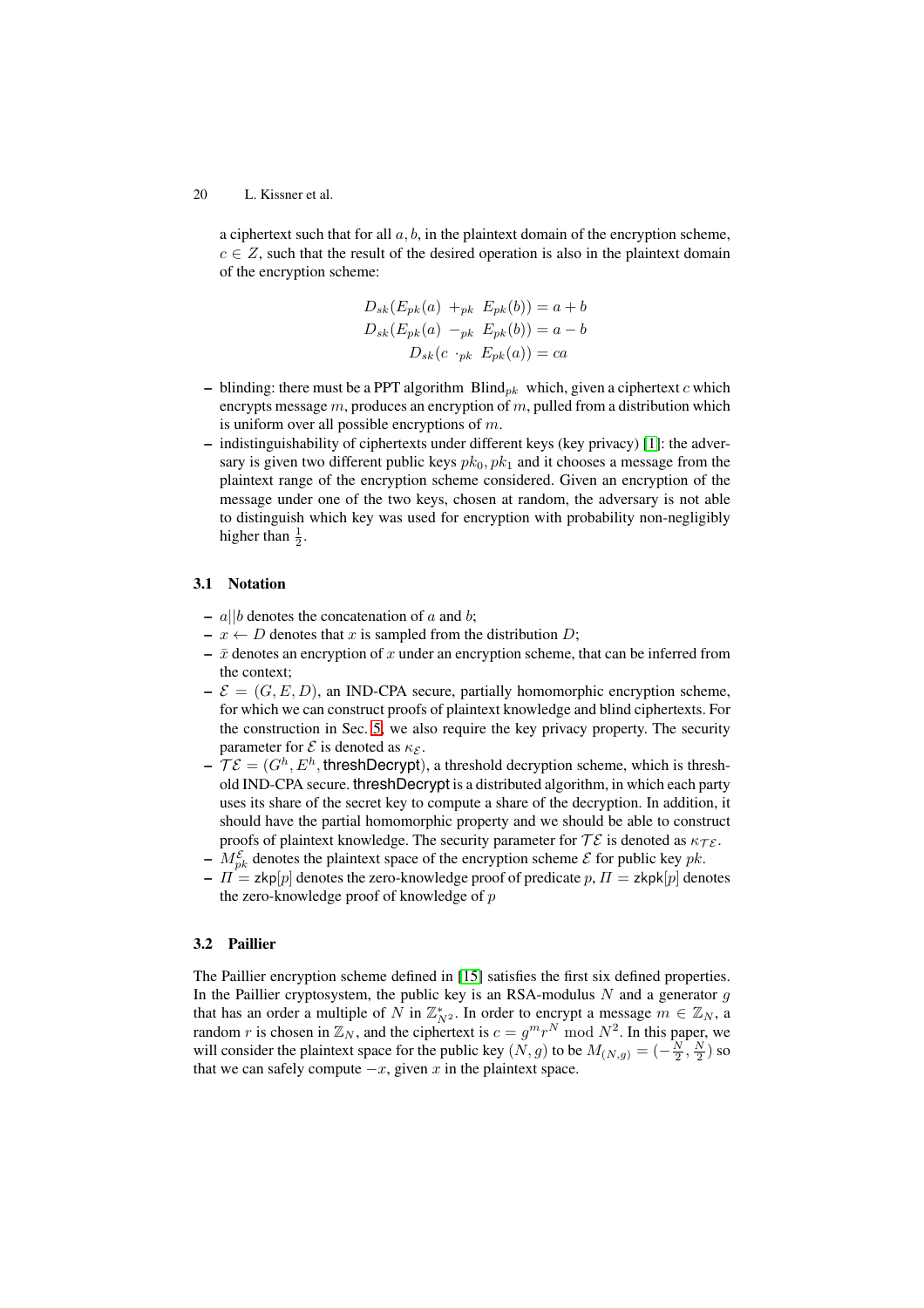For the construction in Sec. [5,](#page-12-0) we need key privacy of the encryption scheme used. In order to achieve that, we slightly modify the Paillier scheme so that the ciphertext is  $c + \mu N^2$ , where  $\mu$  is a random number less than a threshold  $T = \frac{2^{4\kappa} \tau \varepsilon}{N^2}$  ( $\kappa \tau \varepsilon$  is the security parameter).

The threshold Paillier scheme defined in [\[10\]](#page-14-0) can be easily modified to use additive shares of the secret key over integers (as this implies shares over  $N\lambda(N)$ , and thus with the modification given above, satisfies the properties required for  $\mathcal{TE}$ .

The unmodified Pailler cryptosystem satisfies the requirements for  $\mathcal{E}$ . Zeroknowledge proofs of plaintext knowledge are given in [\[7\]](#page-14-0).

#### **3.3 System Model**

We denote by  $n$  the number of servers, and  $t$  the maximum number that may be corrupted. Privacy of the protocols is preserved if  $t < n$ .

Assuming the servers may use a broadcast channel to communicate, every answer returned to a client will be correct if  $t < n$  or all servers are honest-but-curious. This does not, however, guarantee that an answer will be given in response to every query. If every server may act arbitrarily maliciously (Byzantine failures), a broadcast channel may be simulated if  $t < \frac{n}{3}$ .

We do not address this issue in this paper, but liveness (answering every query) can be guaranteed with  $t < \frac{n}{3}$  if every misbehaving server is identified and isolated, and the protocol is restarted without them. Note that this may take multiple restarts, as not every corrupted server must misbehave at the beginning.

In the malicious model, our protocols are simulatable [\[11\]](#page-14-0), and thus the privacy of client queries, responses to those queries (including the presence or absence of information), and database records is preserved. In the honest-but-curious model, we may achieve this privacy property more efficiently. For lack of space, we defer the proofs to the full version of this paper.

The database supports two types of operations. In a push operation, a client provides a public key pk, a label  $\ell$ , and data  $\delta$ . In a pull operation, the client provides a secret key  $sk$  and a label  $x$ , and receives an integer and a data item in response. The integer should be equal to the number of previous push operations for which the label  $\ell = x$ and for which the public key  $pk$  is the corresponding public key for  $sk$ . The returned data item should be that provided to the first such push operation that has not already been returned in a previous pull. If no such data item exists, then **none** is returned in its place.

## **4 The P<sup>3</sup> Protocol**

We start the description of  $P<sup>3</sup>$  with the push protocol. Before going into the details of the pull protocol, we construct several building block protocols. We give several extensions to the basic protocols. We then analyze the communication complexity of the proposed protocols. At the end of the section, we suggest a more efficient implementation of our protocols in the honest-but-curious model.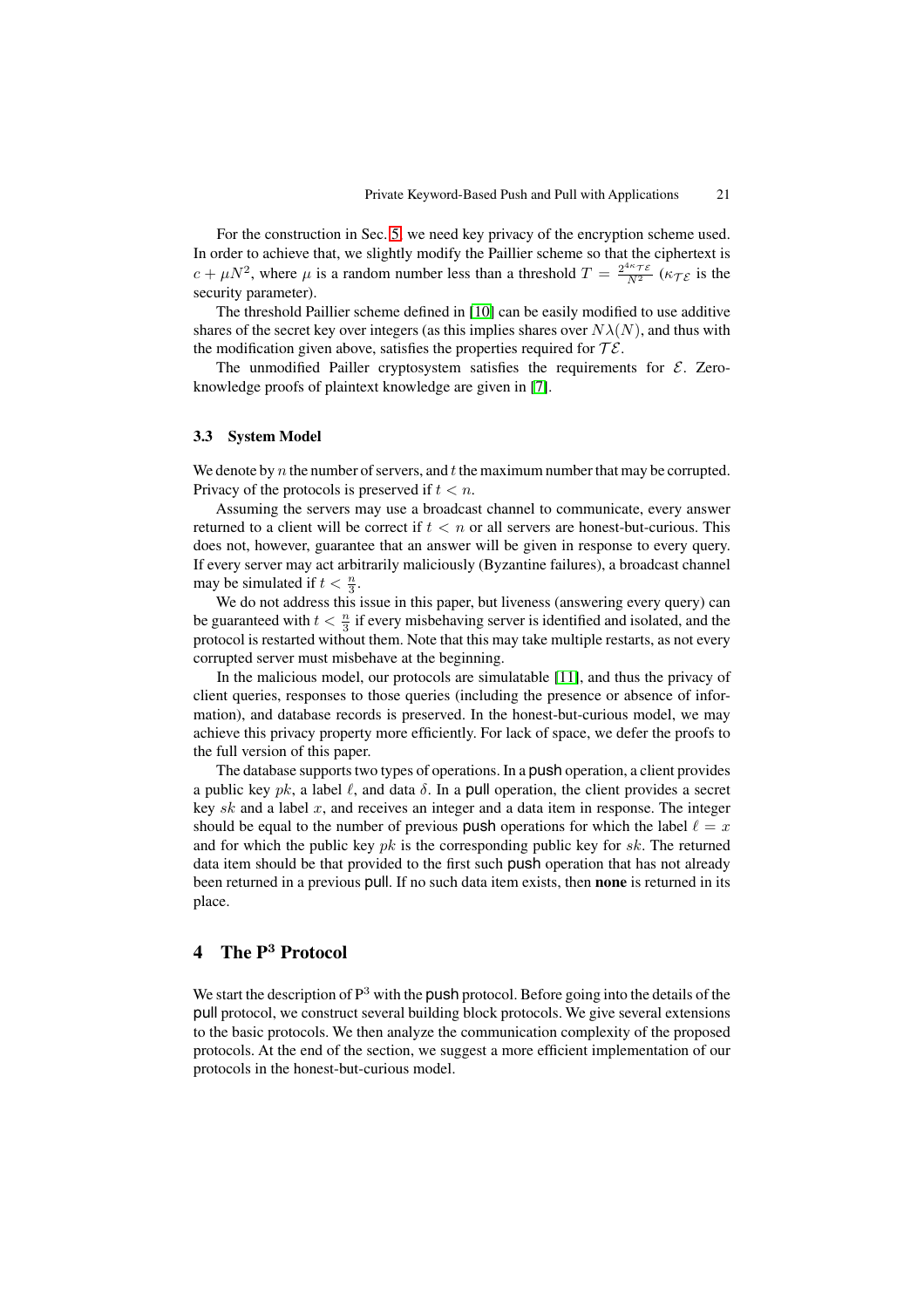In the protocols given in this paper, the selection predicate is equality of the given label x to the i<sup>th</sup> record label  $\ell_i$ , under a given secret key sk. This selection predicate is evaluated using the protocol testRecord. The  $P<sup>3</sup>$  system can be modified by replacing testRecord with a protocol that evaluates an arbitrary predicate, e.g., using [\[7\]](#page-14-0).

#### **4.1 Initial Service-Key Setup**

During the initial setup of a  $P<sup>3</sup>$  system, the servers collectively generate a public/private key pair (PK, SK) for the threshold encryption scheme  $\mathcal{TE}$ , where PK is the public key, and the servers additively share the corresponding private key SK. We call the public/private key pair the system's *service key*. We require that  $d < q, n \cdot d \cdot q^2 < 2^{\kappa \tau \varepsilon - 1}$ ,  $\frac{2^{2\kappa_{\mathcal{E}}+3}n}{n-t} < 2^{\kappa_{\mathcal{T}\mathcal{E}}-1}$ , and  $2^{\kappa_{\mathcal{E}}+1}+3\cdot 2^{2\kappa_{\mathcal{E}}+2} < 2^{\kappa_{\mathcal{T}\mathcal{E}}-1}$  so that the operations (presented next) over the message space  $M_{pk}^{\mathcal{TE}}$  (which is an integer interval of length about  $2^{\kappa_{\mathcal{TE}}}$ , centered around 0) will not "overflow". Here  $d$  denotes the number of records in the database, and  $q$  is a prime.

For notational clarity, the protocols are given under the assumption that the data sent to the server in a **push** operation can be represented as an element of  $\mathbb{Z}_q$ . This can be trivially extended to arbitrary length records (see [4.5\)](#page-10-0).

#### **4.2 The Private Push Protocol**

When a client  $\mathcal C$  wants to insert a new record in the distributed database, it first generates a public key/secret key pair  $(pk, sk)$  for the encryption scheme  $\mathcal{TE}$  and then invokes a push operation push  $_{PK}(pk, \ell, \delta)$ . Here PK is the service key,  $\ell$  is the label and  $\delta$  is the data to be inserted. The protocol is a very simple one and is given in Fig. 1.  $H(\cdot)$  is a cryptographically secure hash function, e.g., MD5.

Note that the data is sent directly to the server, and thus if privacy of the contents of the data is desired, the data should be encrypted beforehand.

push  $_{PK}(pk, \ell, \delta)$ Client C computes  $y \leftarrow E_{pk}^{h}(\ell)$  and sends  $\langle y, H(\delta) || \delta \rangle$  together with a zero knowledge proof of knowledge  $\Pi = \mathsf{zkpk}[l : l \in \mathbb{Z}_q, D_{sk}(y) = l].$ This server adds the tuple  $\langle y, \langle \mathbf{H}(\delta), \delta \rangle$ ,  $E_{PK}^{h}(1)$  to the shared database.

| Fig. 1. The push protocol |  |  |
|---------------------------|--|--|
|---------------------------|--|--|

#### **4.3 Building Block Protocols**

*The Decrypt Share Protocol.* When the decryptShare protocol starts, one of the servers receives a ciphertext c encrypted using the public key  $pk$  of the threshold homomorphic encryption scheme  $\mathcal{TE}$ . It also receives an integer R representing a randomness range large enough to statistically hide the plaintext corresponding to c. We assume that the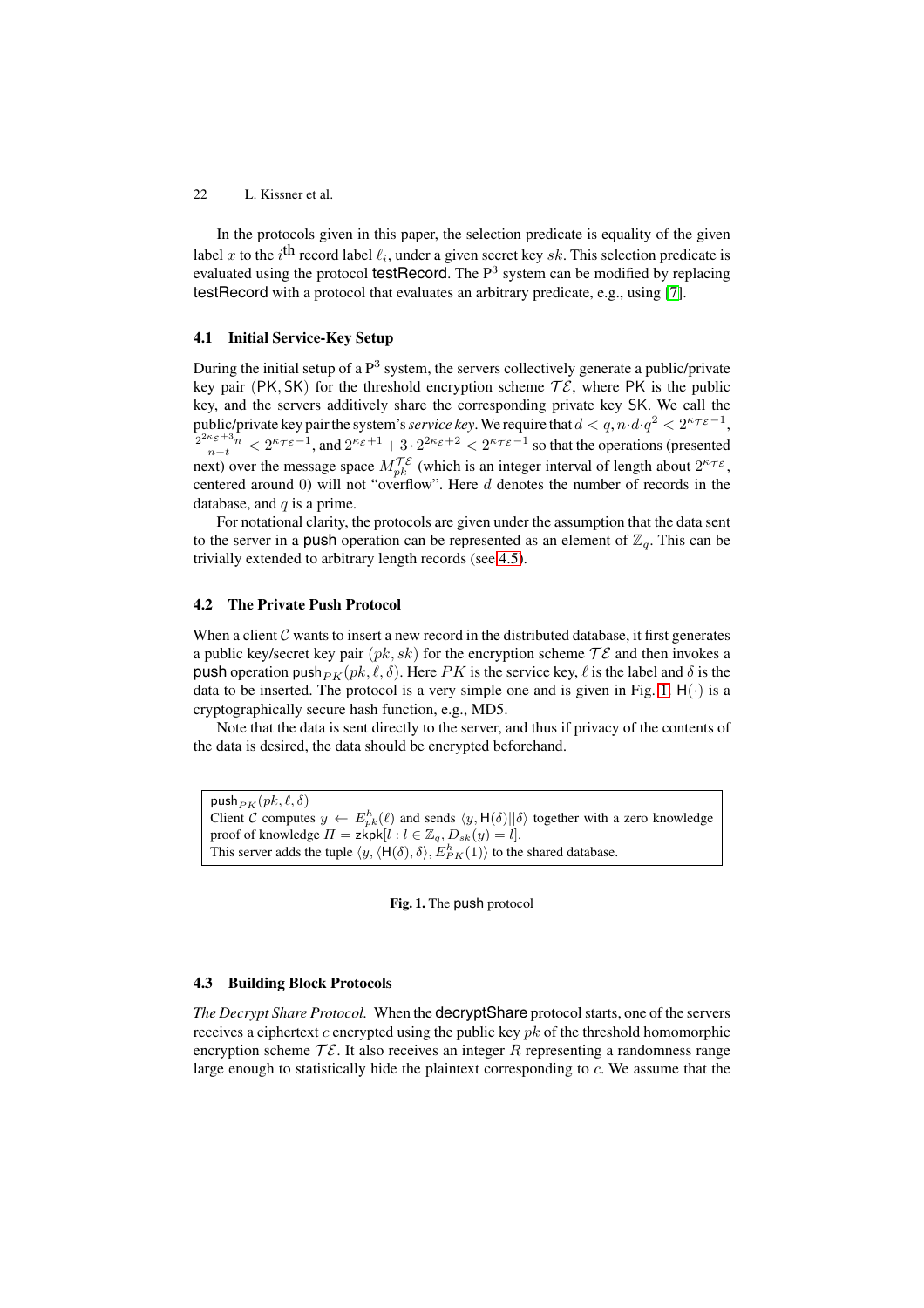servers additively share the secret key sk corresponding to  $pk$ , such that each server knows a share  $sk_i$ . After the protocol, the servers additively share the corresponding plaintext m. Each server will know a share  $m_i$  such that  $\sum_{i=1}^n m_i = m$  and it will output a commitment of this share  $(\bar{m}_i = E_{pk}^h(m_i))$ . The protocol is given in Fig. 2 and is similar to the Additive Secret Sharing protocol in [\[7\]](#page-14-0).

decryptShare $s_{sk_1,...,sk_n}(c, R)$ We assume that an arbitrary server holds  $c$  — assume it is  $S_j$ .

- 1. For  $1 \leq i \leq n$ ,  $S_i$  chooses  $a_i \leftarrow [0, \ldots, R]$ , computes  $c_i \leftarrow E_{pk}^h(a_i)$ .
- 2. For  $i = 1, \ldots, n$ ,  $S_i$  broadcasts  $c_i$  together with a zero knowledge proof of plaintext knowledge of  $c_i$ :  $\Pi_i = \mathsf{zkbk}[a_i : a_i \in [0, \ldots, R], D_{sk}(c_i) = a_i].$
- 3. All the servers check the zero knowledge proofs received from the other servers. If some proofs do not verify, then the servers that sent them are excluded from the protocol.
- 4.  $S_j$  computes  $c' \leftarrow c +_{pk} c_1 +_{pk} c_2 +_{pk} \cdots +_{pk} c_n$ .
- 5. All servers participate in  $m' =$  threshDecrypt<sub>sk1,...,skn</sub> (c').
- 6. The additive share of m for  $S_j$  is  $m_j = -a_j + m'$  and the commitment  $\bar{m}_j$  can be computed as  $\bar{m}_j = c' -p_k c_j$ ; The additive share of m for  $S_i$ ,  $i \neq j$  is  $m_i = -a_i$  and the commitment  $\bar{m}_i$  can be computed as  $\bar{m}_i = -p_k$  c<sub>i</sub>.

**Fig. 2.** The decryptShare protocol

*The Multiplication Protocol.* The mult protocol receives as input two encrypted values  $\bar{x}$  and  $\bar{y}$  under a public key pk of the threshold homomorphic encryption scheme  $\mathcal{TE}$ , and an integer  $R$ , used as a parameter to **decryptShare**. We assume that the servers additively share the secret key  $sk$  corresponding to  $pk$ , such that each server knows a share sk<sub>i</sub>. The output of the protocol is a value  $\overline{z}$  such that  $D_{sk}(\overline{z}) = xy$ . The protocol is given in Fig. 3 and is similar to the Mult protocol in [\[7\]](#page-14-0).

mult<sub>pk</sub> $(\bar{x}, \bar{y}, R)$ 

- 1. All the servers participate in decrypt Share  $s_{k_1,...,k_n}(\bar{y}, R)$ , ending with additive shares of  $y: y_1, \ldots, y_n$  and commitments of these shares  $\bar{y}_1, \ldots, \bar{y}_n$ .
- 2. For  $1 \leq i \leq n$ ,  $S_i$  computes  $\bar{t}_i = \bar{x} \cdot_{pk} y_i$  and broadcasts  $\bar{t}_i$  together with a zero knowledge proof of knowledge  $\Pi_i = \mathsf{zkpk}[y_i : D_{sk}(\bar{y}_i) = y_i, \bar{t}_i = \bar{x} \cdot_{pk} y_i].$
- 3. All the servers check the zero knowledge proofs received from the other servers. If some proofs do not verify, then the servers that sent them are excluded from the protocol.
- 4. The output of the protocol is  $\bar{z} = \bar{t}_1 +_{pk} \dots +_{pk} \bar{t}_n$ .

**Fig. 3.** The mult protocol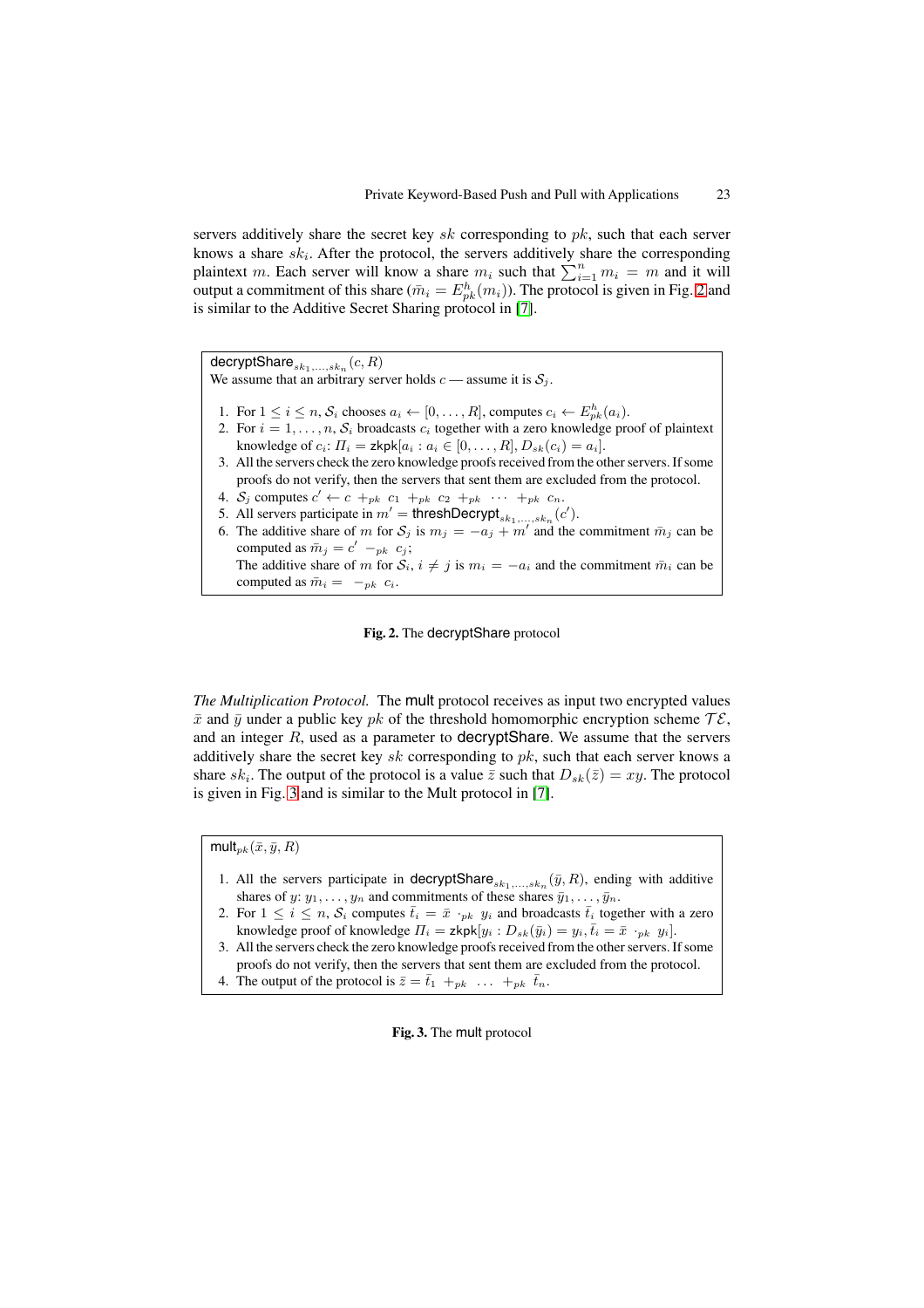<span id="page-8-0"></span>*The Share Reduction Protocol.* The shareModQ protocol receives as input a prime q, an encrypted value  $\bar{x}$  under a public key  $pk$  of the threshold homomorphic encryption scheme  $\mathcal{TE}$ , and an integer R, used as a parameter to **decryptShare**. We assume that the servers additively share the secret key  $sk$  corresponding to  $pk$ , such that each server knows a share  $sk_i$ . The output of the protocol is  $\bar{y}$  st  $D_{sk}(\bar{y}) = D_{sk}(\bar{x}), \bar{y} = y_1 + \cdots$  $y_n, y_i \in \mathbb{Z}_q$ . The protocol is given in Fig. 4.

shareMod $Q_{pk}(\bar{x}, q, R)$ 

- 1. All the servers participate in decryptShare  $s_{k_1,...,k_n}(\bar{x}, R)$ , ending with additive shares of  $x: x_1, \ldots, x_n$  and commitments of these shares  $\bar{x}_1, \ldots, \bar{x}_n$ .
- 2. For  $1 \le i \le n$ ,  $S_i$  computes  $y_i = x_i \mod q$  and broadcasts  $\bar{y}_i = E_{pk}^h(y_i)$  together with a zero knowledge proof of knowledge  $\Pi_i = \mathsf{zkbk}[x_i, y_i : y_i \in \mathbb{Z}_q, D_{sk}(\bar{y}_i) =$  $y_i, D_{sk}(\bar{x}_i) = x_i, y_i = x_i \mod q$ .
- 3. All the servers check the zero knowledge proofs received from the other servers. If some proofs do not verify, then the servers that sent them are excluded from the protocol.
- 4. All the servers compute  $\bar{y} = \bar{y}_1 +_{pk} \dots +_{pk} \bar{y}_n$ , which is the output of the protocol.



*The Modular Exponentiation Protocol.* The expModQ protocol receives as input an encrypted value  $\bar{x}$  under a public key pk of the threshold homomorphic encryption scheme  $\mathcal{TE}$ , an integer exponent k and a prime modulus q, and and an integer R, used as a parameter to **decryptShare**. The output of the protocol is  $\bar{y}$  such that  $D_{sk}(\bar{y}) =$  $D_{sk}(\bar{x})^k$ . In addition, the decryption of  $\bar{y}$ , y, can be written as  $y = y_1 + \cdots + y_n$  with  $y_i \in \mathbb{Z}_q$ . We have thus the guarantee that  $0 \leq y \leq (q-1)n$ . The protocol is simply done by repeated squaring using the mult protocol. After each invocation of the mult protocol, a shareModQ protocol is executed.

#### **4.4 The Private Pull Protocol**

We have now all the necessary tools to proceed to the construction of the pull protocol. To retrieve the record associated with the label x encrypted under public key  $pk$ , the client C must know both x and the secret key sk corresponding  $pk$ . C encrypts both the label  $x$  and the secret key  $sk$  under the public service key PK and picks a public/secret key pair  $(pk', sk')$  for the encryption scheme  $\mathcal{E}$ . It then sends  $\bar{x}$ ,  $\bar{sk}$  and  $pk'$  to an arbitrary server.

**Overview of the Pull Protocol.** The servers will jointly compute a *template*  $T =$  $(T_1,\ldots,T_d)$ , where d is the number of records in the database. The template is a series of indicators encrypted under  $pk'$ , where  $T_i$  indicates whether x matches the label  $\ell_i$ under sk (threshDecrypt<sub>sk</sub> $(\ell_i) = x$ ) and whether i is the first record that matches  $\ell_i$ not previously read. This determines whether it should be returned as a response to the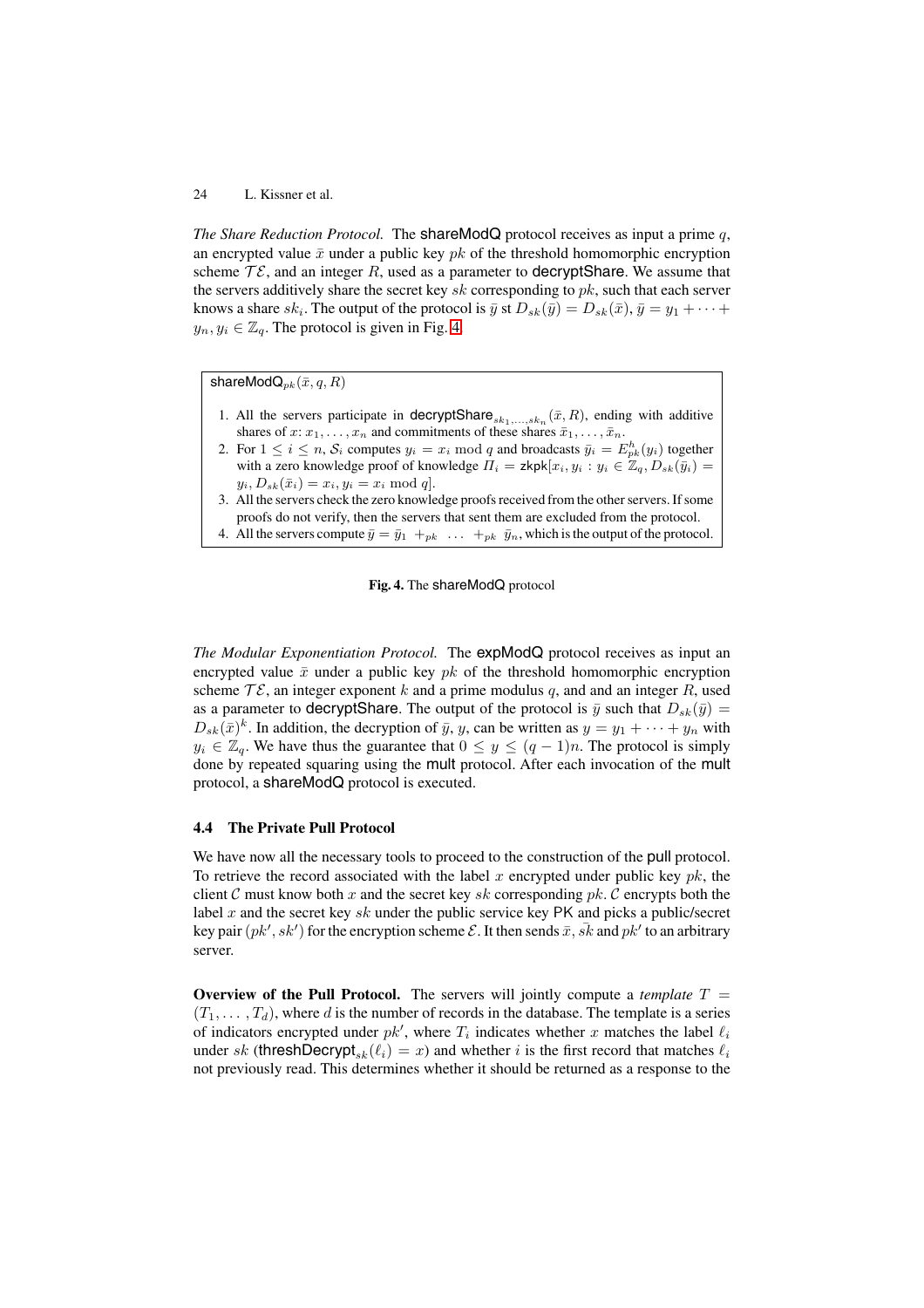query (  $D_{sk'}(T_i)=1$ ) or not ( $D_{sk'}(T_i)=0 \mod q$ ). The protocol returns to the client the template  $T$  and an encrypted counter,  $\bar{m}$  that denotes the total number of records matching a given label.

The protocol starts in step 2 (Figure [5\)](#page-10-0) with the servers getting additive shares of the secret key  $sk$ , sent encrypted by the client. In step 3, several flags are initialized, the meaning of which will be explained in Sec. [4.4.](#page-8-0) Then, in step 4, it performs an iteration on all the records in the database, calculating the template entry for each record. In steps 4(a)-4(e), for each record j in the database with the label encrypted under public key  $pk_j$ , a decryption under the supplied key sk and re-encryption of the label is calculated under the service public key  $PK$ . In order to construct the template, the additive homomorphic properties of the encryption scheme  $\mathcal{TE}$  are used. For record j in the database, the servers jointly determine the correct template value (as explained above), using the building block testRecord.

The return result is constructed by first multiplying each entry in the template with the contents of the corresponding record, and then adding the resulting ciphertexts using the additive homomorphic operation  $+_{pk'}$ . At most one template value will hold an encryption of 1, so an encryption of the corresponding record will be returned. All other records will be multiplied by a multiple of  $q$ , and will thus be suppressed when the client performs  $D_{sk'}(T)$  mod q. The bounds on the size of the plaintext range ensure that the encrypted value does not leave the plaintext range.

An interesting observation is that our approach is very general and we could easily change the specification of the pull protocol, by just modifying the testRecord protocol. An example of this is given in Sec. [4.5,](#page-10-0) when we describe the peek protocol.

**Flags for Repeated Keywords.** In this section we address the situation in which multiple records are associated with the same keyword under a single key. The protocol employs a flag  $\bar{f}$ , which is set at the beginning of each pull invocation to an encryption of 1 under the public service key.  $\bar{f}$  is obliviously set to an encryption of 0 mod q after processing the first record which both matches the label and has not been previously read. It will retain this value through the rest of the pull invocation. In addition, each record  $i$  in the database has an associated flag,  $\bar{r}_i$ . The decryption of  $\bar{r}_i$  is 1 if record *i* has not yet been pulled and 0 mod q afterwards. Initially, during the push protocol,  $\bar{r}_i$  is set to an encryption of 1.

**The testRecord Protocol.** The equality test protocol, testRecord, first computes  $\bar{w}$ (steps 1-2), such that  $\overline{1}$  – $p_K$  w $\overline{w}$  is an encryption of 1 if  $x = y \mod q$  and an encryption of 0 mod q otherwise. In step 3, a flag  $\bar{s}$  is computed as an encryption of 1 if the record matches the label,  $f = 1$  (this is the first matching record), and  $r = 1$  (this record has not been previously retrieved). We then convert  $\bar{s}$  from an encryption under the service key  $PK$  to an encryption under the client's key pk of the same plaintext indicator (0 mod q or 1). This is performed in steps 4-7 with result u. We then update the flags f and  $\bar{r}$ , as well as the counter  $\bar{m}$ . Both  $\bar{r}$  and  $\bar{f}$  are changed to encryptions of 0 mod q if the record will be returned in the pull protocol. The new value of  $\bar{m}$  is obtained by homomorphically adding the match indicator  $\overline{1} - p_K \ \overline{w}$  to the old value.

The detailed pull and testRecord protocols are given in Figs. [5](#page-10-0) and [6.](#page-11-0)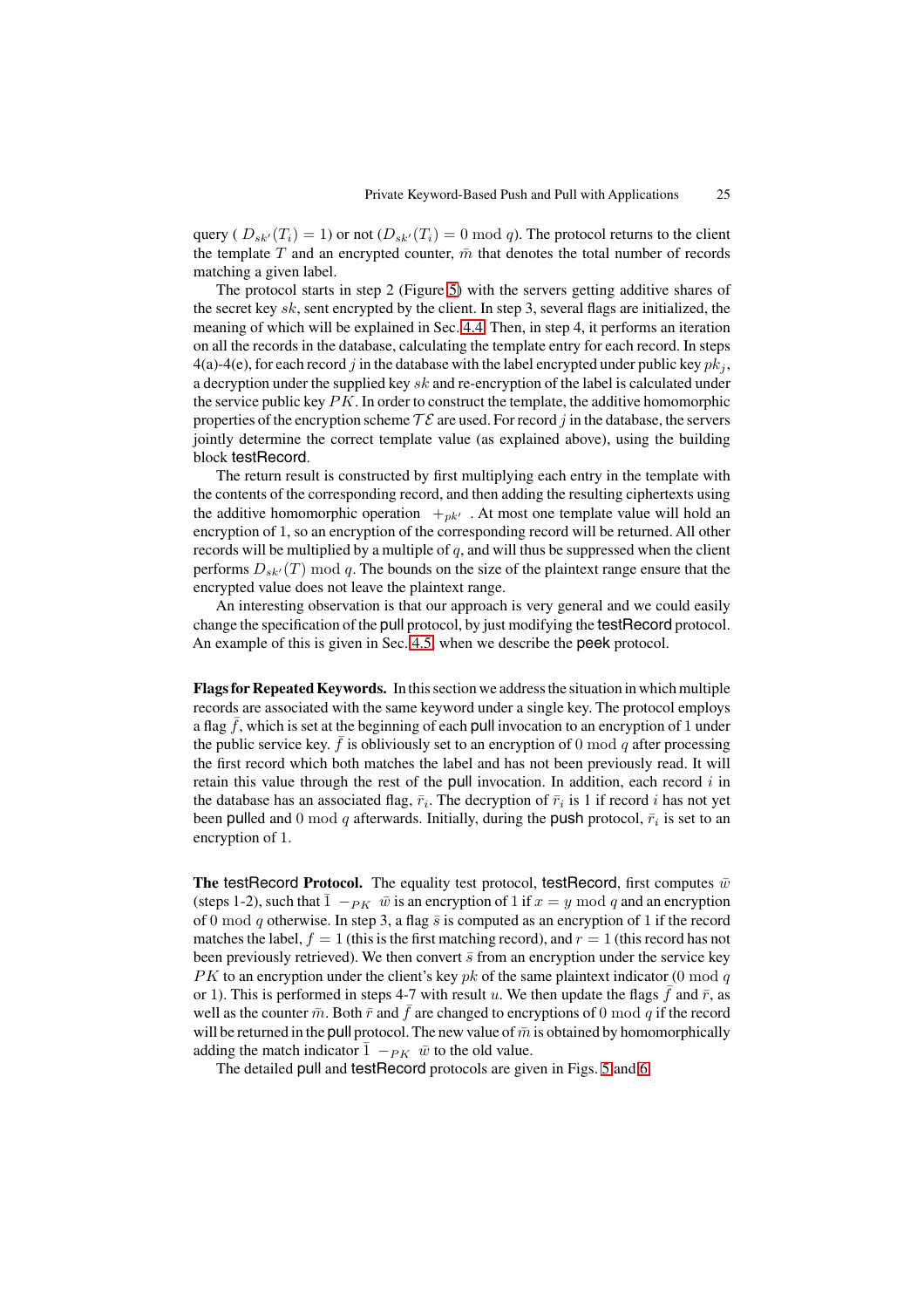<span id="page-10-0"></span> $pull(sk, x, pk', sk')$ 

The database, is a collection of d tuples  $\{D_j = \langle E_{pk_j}^h(\ell_j), e_j, \bar{r}_j = E_{PK}^h(r_j) \rangle\}_{j=1}^d$ Here  $\ell_j \in Z_q$  and  $e_j \in M_{pk'}$  can be parsed as  $e_j = H(\delta_j) || \delta_j$ 

1. C sends  $(pk', \bar{x} = E_{\text{PK}}^h(x), \bar{sk} = E_{\text{PK}}^h(sk)$  to an arbitrary server  $S_j$ , who broadcasts  $pk^{\prime}.$ 

2. All the servers participate in decryptShare  $s_{K_1,...,S_{K_n}}\left(\bar{s_k}, \frac{2^{2\kappa_{\mathcal{E}}+3}}{n-t}\right)$  and end with additive shares of sk:  $sk_1, \ldots, sk_n$  and commitments  $\bar{sk}_1, \ldots, \bar{sk}_n$ .

- 3. An arbitrary sever computes  $\bar{f} \leftarrow E_{\text{PK}}^h(1), \bar{m} \leftarrow E_{\text{pk'}}(0)$  and broadcasts them to all the servers.
- 4. For  $1 \leq j \leq d$ , do:
	- a) The server that holds  $\mathcal{D}_j = \langle E_{pk_j}^h(\ell_j), e_j \rangle$  broadcasts it;
	- b) All the servers participate in decryptShare  $k_1,...,k_n \left( E_{pk_j}^h(\ell_j), \frac{2q^2}{n-t} \right)$  and end with additive shares of  $\ell'_j: \ell'_{j1}, \ldots, \ell'_{jn}$  and commitments of these shares:  $\bar{\ell}'_{j1}, \ldots, \bar{\ell}'_{jn}$  ( $\ell'_j = \ell_j \Leftrightarrow sk = sk_j$ );  $\bar{\ell}'_{j1}, \ldots, \bar{\ell}'_{jn}$   $(\ell'_j = \ell_j \Leftrightarrow sk = sk_j);$
	- c) Each server  $S_i$  broadcasts  $\bar{y}_{ji} \leftarrow E_{PK}^h(\ell'_{ji})$ , together with a zero knowledge proof of plaintext equality  $\Pi_i = \mathsf{zkp}[y_{ji} : D_{SK}(\bar{y}_{ji}) = y_{ji}, D_{sk}(\bar{\ell}_{ji}) = y_{ji}];$
	- d) All the servers check the zero knowledge proofs received from the other servers. If some proofs do not verify, then the servers that sent them are excluded from the protocol;
	- e) All the servers compute  $\bar{y}_i = \bar{y}_{i1} + P K \dots + P K \bar{y}_{in};$
	- f) All the servers participate in testRecord<sub>pk</sub> (PK,  $\bar{x}, \bar{y}_j$ ,  $\bar{f}, \bar{r}_j$ ,  $\bar{m}$ ) to obtain  $(T_j, \bar{f}, \bar{r}'_j, \bar{m}).$
	- g) Set the database tuple  $\mathcal{D}_j$  to be  $\langle E_{pk_j}^h(\ell_j), e_j, \bar{r}_j' \rangle$ . (the template is  $(T_1, T_2, \ldots, T_d)$ )
- 5. An arbitrary server computes  $T = (T_1 \cdot_{pk} e_1) +_{pk'} \cdots +_{pk'} (T_d \cdot_{pk'} e_d)$  and sends T and  $\bar{m}$  to C.
- 6. C computes  $e \leftarrow D_{sk'}(T) \mod q, m \leftarrow D_{sk'}(\bar{m}) \mod q$  and parses  $e$  as  $e = (r, \delta)$ .
	- $-$  if  $m = 0$ , output none;
	- **–** otherwise, check  $r = H(\delta)$  and if this holds, output data  $\delta$  and m number of matches;
	- **–** if consistency check does not hold, output error.

#### **Fig. 5.** The pull protocol

#### **4.5 Extensions**

*Data of Arbitrary Length.* The protocols given above can be extended to record data of arbitrary length as follows. First, the push operation can be naturally extended to include multiple data items, e.g.,  $push(E_{pk}(\ell), \delta_1, ..., \delta_k)$ . Next, step 4 in the pull protocol (Fig. 5) can be performed for each of the  $k$  data items, using the same template  $(T_1, ..., T_d)$ . Note that this does not increase the communication complexity among the servers. This is particularly efficient for large data records. For example, if the Paillier system is used, then the client/server communication complexity is asymptotically twice the actual data size transmitted.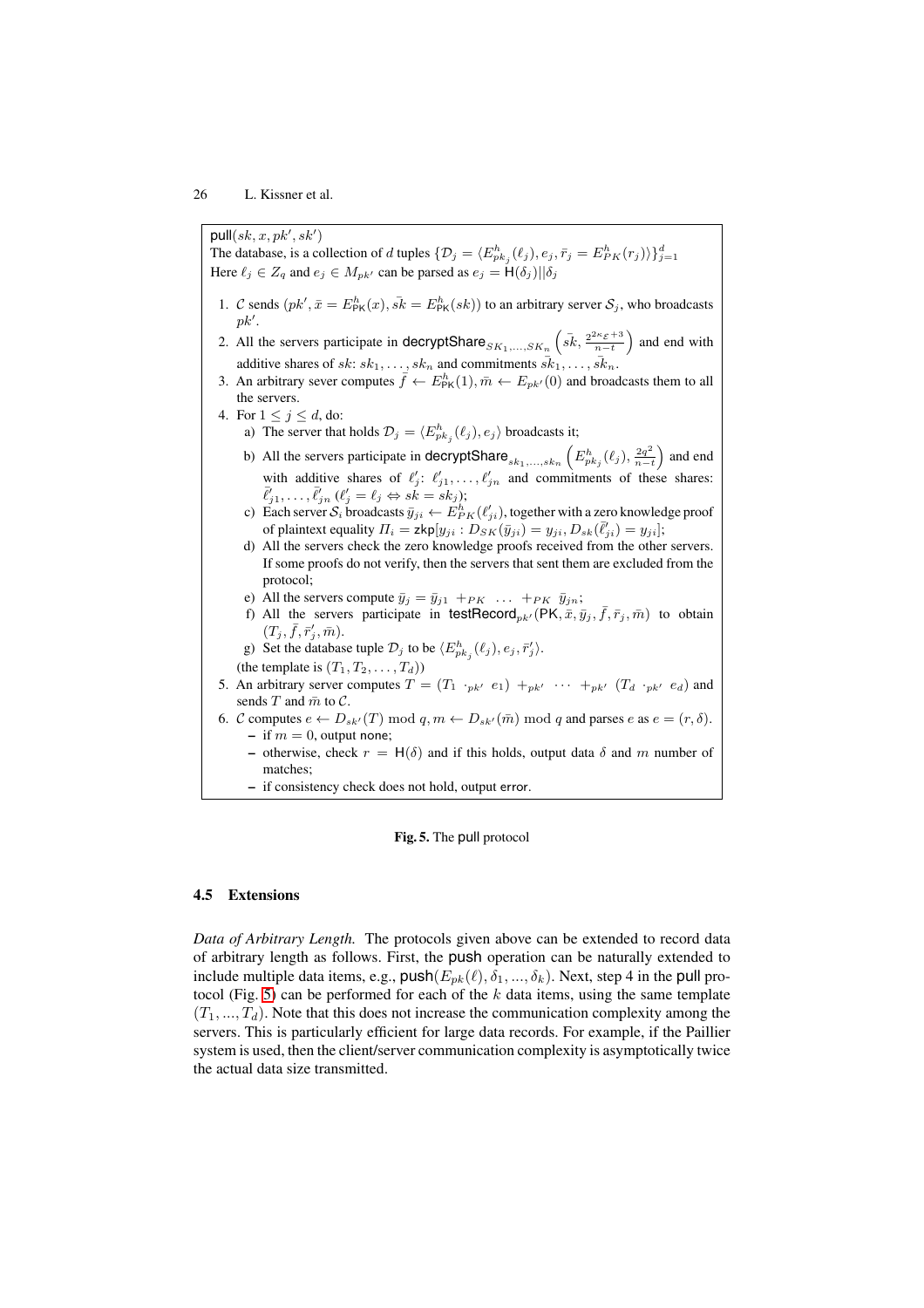<span id="page-11-0"></span>testRecord $_{pk}$ (PK,  $\bar{x}, \bar{y}, \bar{f}, \bar{r}, \bar{m}$ )

- 1. All the servers participate in  $\bar{z}$  ← shareModQ<sub>PK</sub>  $\left(\bar{x} pK \bar{y}, q, \frac{2q^2}{n-t}\right)$ .
- 2. All the servers participate in  $\bar{w} \leftarrow \expModQ_{PK} \left( \bar{z}, q-1, q, \frac{2q^2}{n-t} \right)$ .
- 3. All the servers participate in  $\bar{g} \leftarrow \text{mult}_{PK} \left( \bar{1} P_K \ \bar{w}, \bar{r}, \frac{2q^2}{n-t} \right)$ and  $\bar{s} \leftarrow \textsf{mult}_{PK} \left( \bar{g}, \bar{f}, \frac{2q^2}{n-t} \right)$ .
- 4. All the servers participate in **decryptShare**  $s_{K_1,...,S_{K_n}}\left(\bar{s}, \frac{2(n-1)^2q^2}{n-t}\right)$  and end up with shares  $s_1, \ldots, s_n$  and commitments  $\bar{s}_1, \ldots, \bar{s}_n$ .
- 5.  $S_i$  computes  $u_i \leftarrow E_{pk}(s_i), i = 1, \ldots, n$ . Then,  $S_i$  broadcasts  $u_i$  together with a zero knowledge proof  $\Pi_i = \mathsf{zkp}[t_i : D_{sk}(u_i) = s_i, D_{SK}(\bar{s}_i) = s_i].$
- 6. All the servers check the zero knowledge proofs received from the other servers. If some proofs do not verify, then the servers that sent them are excluded from the protocol.
- 7. All the servers compute  $u = u_1 +_{pk} u_2 +_{pk} \cdots +_{pk} u_n$ .

8. 
$$
\bar{r}' \leftarrow \text{mult}_{PK} \left( \bar{r}, \bar{1} -_{PK} \bar{s}, \frac{2(n-1)^2 q^2}{n-t} \right),
$$
  
\n $\bar{f}' \leftarrow \text{mult}_{PK} \left( \bar{f}, \bar{1} -_{PK} \bar{g}, \frac{2(n-1)^2 q^2}{n-t} \right).$ 

- 9. The servers get a re-encryption of  $1-w$  under public key  $pk'$ , analogously to steps 4-6 above. Denote the additive shares by  $h_1, \ldots, h_n$  and the encryption of  $1 - w$  under  $pk'$  by h. Then, the servers update  $\bar{m}' \leftarrow \bar{m} +_{pk} h$ .
- 10. The output of the protocol is the tuple  $(u, \bar{f}', \bar{r}', \bar{m}').$

**Fig. 6.** The testRecord protocol

*The Peek Protocol.* In order to retrieve a matching record by index, here we sketch a peek protocol, which can be easily derived from the pull protocol.

In addition to the parameters to the pull protocol, the peek protocol includes a flag  $\overline{i}$ , which is an encryption of the desired index  $i$  under the public service key. The database will return the  $i^{\text{th}}$  record matching label i or 0, if this does not exist, as well as the number of records matching the label. The flags  $\bar{r}_j$  for each record and the flag  $\bar{f}$  are not used in this version of the protocol. In step 4(f) the parameters passed to the testRecord protocol are  $PK, \bar{x}, \bar{y}_i$ , and  $\bar{i}$ . These are the only changes to the pull protocol.

The servers obliviously decrement  $\overline{i}$  at each match found in the database, and return the record at which  $\overline{i}$  becomes an encryption of 0. After steps 1-2 in testRecord, we test if  $\bar{i}$  is an encryption of 0. We insert a step 2' after step 2, in which  $\bar{e} \leftarrow$ expModQ $_{PK}$   $\left(\bar{i}, q-1, q, \frac{2q^2}{n-1}\right)$  $n-t$ ) is computed.  $\overline{1} - P_K \overline{e}$  is an encryption of 1 if  $i = 0$ . Step 3 changes to  $\bar{t} \leftarrow \text{mult}_{PK} \left( \bar{1} -_{PK} \bar{w}, \bar{1} -_{PK} \bar{e}, \frac{2(n-1)^2 q^2}{n-t} \right)$  . Steps 4-7 remain the same. In step 8, we update the value of the index to  $\overline{i}$  −PK  $(\overline{1} - PK)$ 

*Beyond Exact Label Matching.* We have described our push and pull protocols in terms of exact label matching, though this can be generalized to support retrieval based on other predicates on labels. Specifically, given a common predicate  $\Pi$ , on a pull request with label  $x$  the servers could use secure multiparty computation (the techniques in [\[7\]](#page-14-0)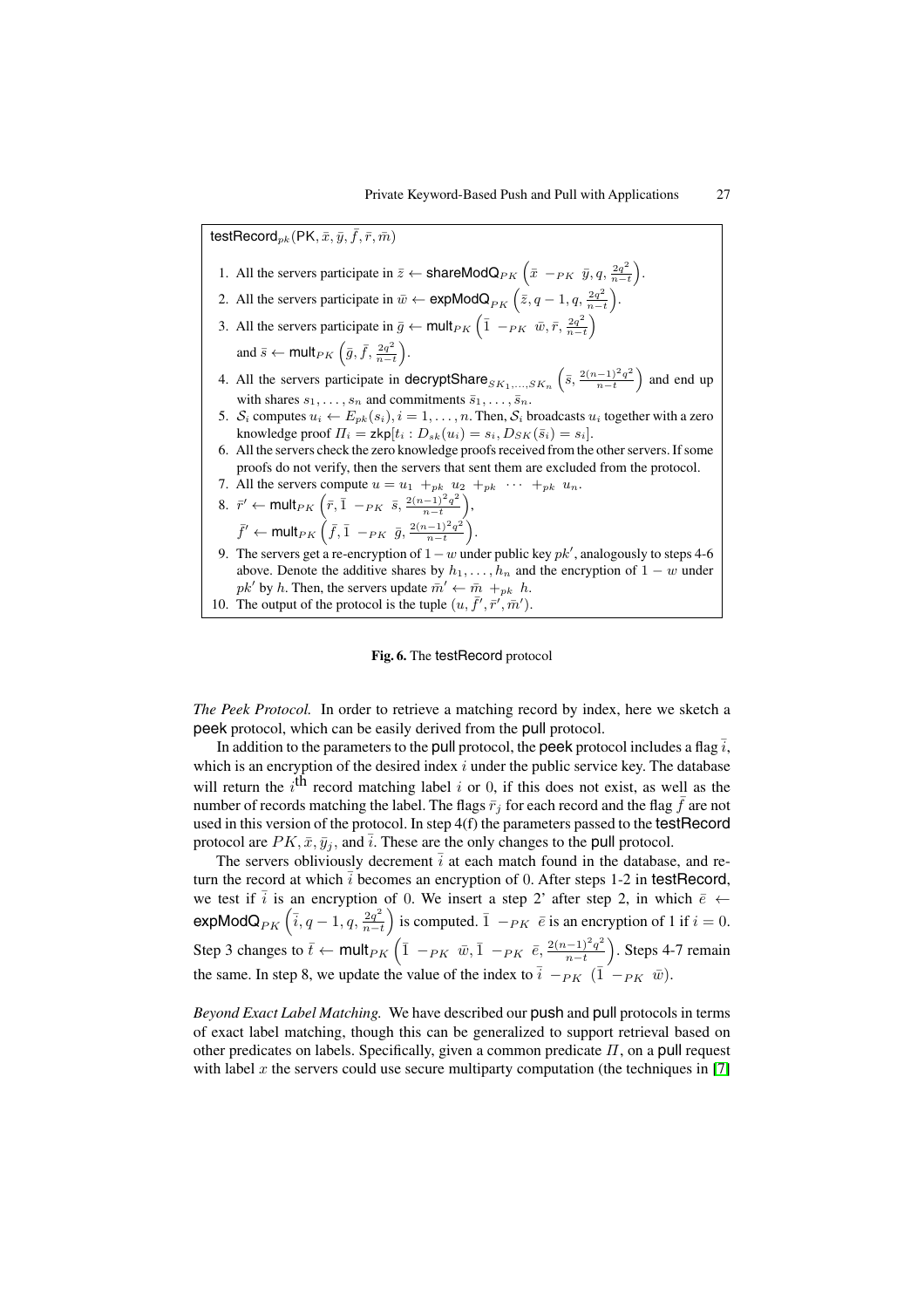<span id="page-12-0"></span>are particularly suited in our setting) to compute the template  $(T_1, \ldots, T_d)$  indicating the records for which the labels match  $x$  under predicate  $\Pi$ .

#### **4.6 Efficiency**

Our push, pull and peek protocols achieve a constant communication complexity in ciphertexts between the client and the servers. The communication among the servers in the pull protocol is proportional to the number of records in the distributed database and the number of servers.

We achieve a tradeoff between the level of security obtained by our protocols and their computational and communication complexity. If complexity is a concern, then more efficient protocols can be constructed by removing the zero-knowledge proofs and the value commitments generated in the protocols. Using standard techniques, we could show that the protocols constructed this way are secure in the honest-but-curious model. However, due to space limitations, we do not address this further in the paper.

## **5 Asynchronous Anonymous Communication**

 $P<sup>3</sup>$  potentially has many uses in applications where privacy is important. As an example, in this section we outline the design of a simple anonymous message service using  $P<sup>3</sup>$ as a primitive. This message service enables a client to deposit a message for another client to retrieve at its convenience.

The messaging scheme is as follows:

- **–** A sender uses the push protocol to add a label, encrypted under the receiver's public key, and a message to the database. In this context we call the label a *mailbox address*.
	- The message should be encrypted for privacy from the servers.
	- The mailbox address can either be a default address or one established by agreement between the sender and receiver. This agreement is necessary so that the receiver may retrieve the message.
- **–** A receiver uses the pull or peek protocol to retrieve messages sent to a known mailbox address under his public key.

Because messages will accumulate at the servers, they may wish to determine some schedule on which to delete messages. Reasonable options include deleting all messages at set intervals, or deleting all messages of a certain set age.

*Privacy.* We achieve the content privacy and unlinkability anonymity properties as described in [\[9\]](#page-14-0). If the sender encrypts the message submitted to the servers, the servers cannot read the message, and thus achieves content privacy. Unlinkability concerns the ability for the servers to determine which pairs of users (if any) are communicating. As the  $P<sup>3</sup>$  servers can not determine the public key under which a label was encrypted, the label itself, or the text of the message, it has no advantage in determining the intended recipient of a message. Nor can they determine which message a client retrieved, if any, or even if a message has been retrieved by any client at any past time. Thus the servers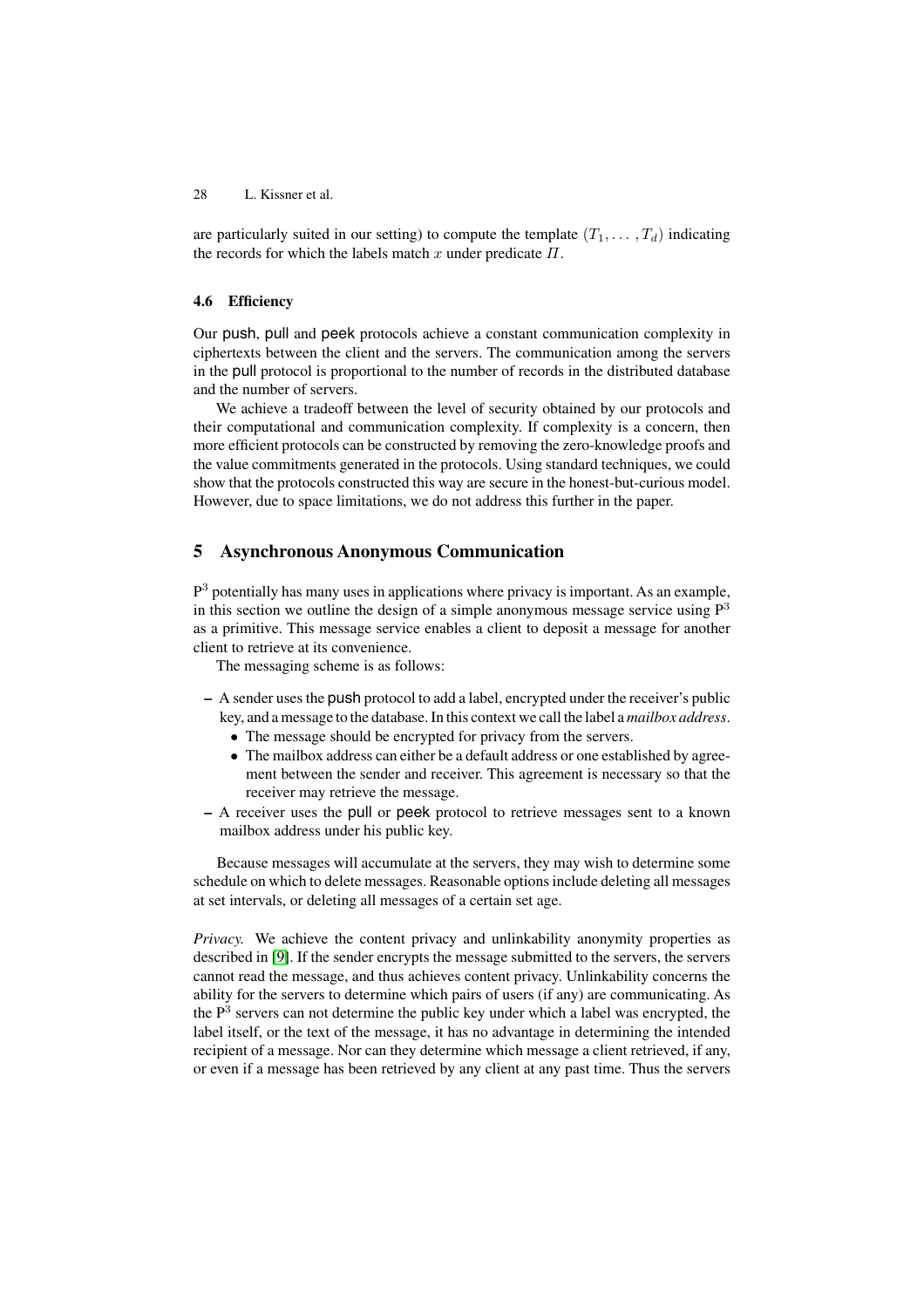<span id="page-13-0"></span>have no advantage in determining which client was the actual recipient of any given message.

As well as these properties, we achieve anonymity between senders and receivers. Any party may either retain this anonymity, or identify himself to other parties.

Senders are by default anonymous to receivers if they address their message to the default mailbox address. Note that the key with which they addressed their message is invisible to the recipient, and so a recipient cannot give a certain public key to a certain sender to abridge their anonymity. A sender may construct an anonymous return address, for use in addressing return messages, by encrypting an appropriate label under the sender's own public key. As we require key privacy of the cryptosystem used, the receiver cannot link the public key used to the identity of the sending party. A sender may sign their messages using a key to which they have attached an identity, if they do not wish to be anonymous.

*Asynchronous Communication.* Our system also benefits from the property of asynchrony, meaning that the senders and receivers do not have to be on-line simultaneously to communicate. The system is analogous to a bulletin board, where senders deposit messages and from which receivers retrieve them in a given interval of time. From this perspective, our system offers a different type of service than most prior approaches to anonymous communication (e.g., [\[4,16,5,19,18\]](#page-14-0)) which anticipate the receiver being available when the sender sends. A notable exception is [\[9\]](#page-14-0), which bears similarity to our approach. However, our use of  $P<sup>3</sup>$  permits better communication complexity between the clients and servers than does the use of PIR in [\[9\]](#page-14-0).

#### **6 Conclusion**

We defined the Private Push and Pull  $(P^3)$  architecture. This allows clients to privately add (through the push protocol) and retrieve (through the pull or peek protocols) records in the database through transparent interaction with any of the distributed database servers. Under the protocols given, the servers identify which record is to be returned through keyword matching under a particular secret key. If at most  $t$  of  $n$  servers are actively corrupted, the keyword, key, and return result of a pull or peek protocol is computationally hidden from the servers, and any number of colluding clients.

Client communication in  $P<sup>3</sup>$  is independent of both the size of the database and the number of database servers, and requires only the number of ciphertexts corresponding to encryption of the data. Communication between the servers is linear in both the number of records in the database and the number of servers.

Using these protocols, we suggest an implementation of an anonymous messaging system. It achieves unlinkability, but both sender and receiver anonymity can be achieved through slight modifications.

#### **References**

1. M. Bellare, A. Boldyreva, A. Desai, D. Pointcheval. *Key-Privacy in Public Key Encryption*. In *Advances in Cryptology — Asiacrypt'01*, LNCS 2248.